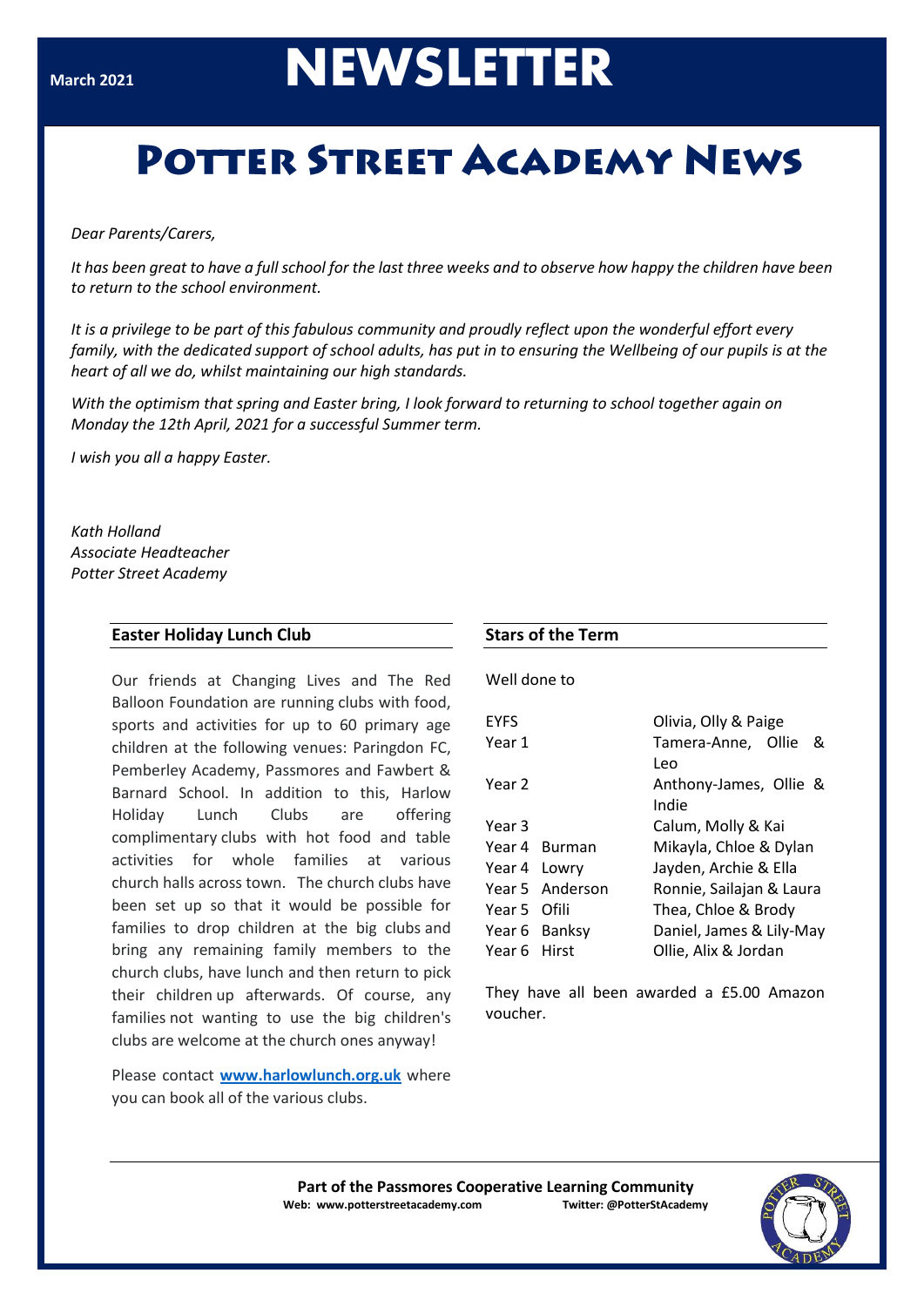# **Free School Meal Provision over the Easter Holiday**

If you are in receipt of free school meals for your child/children, you will shortly receive an email with guidance on how to redeem your FSM vouchers which can be used over the Easter period.

# **Can You Help?**

We are always updating and purchasing resources to support our curriculum and one of the companies we regularly work alongside is Pearson Publishing. Pearson have always had a good relationship with schools and as an employer in Harlow they offer a discount on their products if the children of their staff attend a local school.

Therefore, if you are employed by Pearsons it would be helpful if you could let us know by contacting the school office. We would then be able to receive a 50% discount on anything we order.

#### **House Points**

Children are busy earning house points by showing how well they keep the school values – responsibility, respectfulness, fairness, caring and trustworthiness.

| Dragon  | 5678 |
|---------|------|
| Griffin | 5157 |
| Lion    | 6367 |
| Unicorn | 5690 |

# **Testing**

We just wanted to confirm the COVID tests available to you, which ones to use, when and other procedures as we know it can be confusing.

#### **Regular Testing**

Any household or support bubble with a member of school staff or a school age child can regularly test everyone in the house using a lateral flow test. School staff and secondary aged children are given tests, the rest of the household can order tests to be delivered to your home from [https://www.gov.uk/order-coronavirus-rapid](https://www.gov.uk/order-coronavirus-rapid-lateral-flow-tests)[lateral-flow-tests](https://www.gov.uk/order-coronavirus-rapid-lateral-flow-tests)

If you test positive from your lateral flow test you must book a full PCR test at the test centre, your household must isolate from this point until you have a negative PCR test or track and trace tell you your isolation period has finished.

## **If someone in your household has symptoms (continuous cough, high temperature, loss of smell or taste)**

You must book a full PCR test at a test centre or get one delivered to your home. Everyone in your house must isolate straight away until a negative test result is received or if the test result is positive and track and trace tell you your isolation period has finished.

#### **If someone is told to isolate by track and trace.**

If you have come in to contact with someone who has tested positive you must follow the advice from track and trace, even if you have tested negative. This only applies to those who had contact unless someone in your household / support bubble later tests positive.

#### **My child tests positive over the Easter Break**

If your child tests positive for COVID19 during the Easter break please email -

[admin@potterstreetacademy.com](mailto:admin@potterstreetacademy.com) to notify us. We will still be working our track and trace system during the holidays and will need to

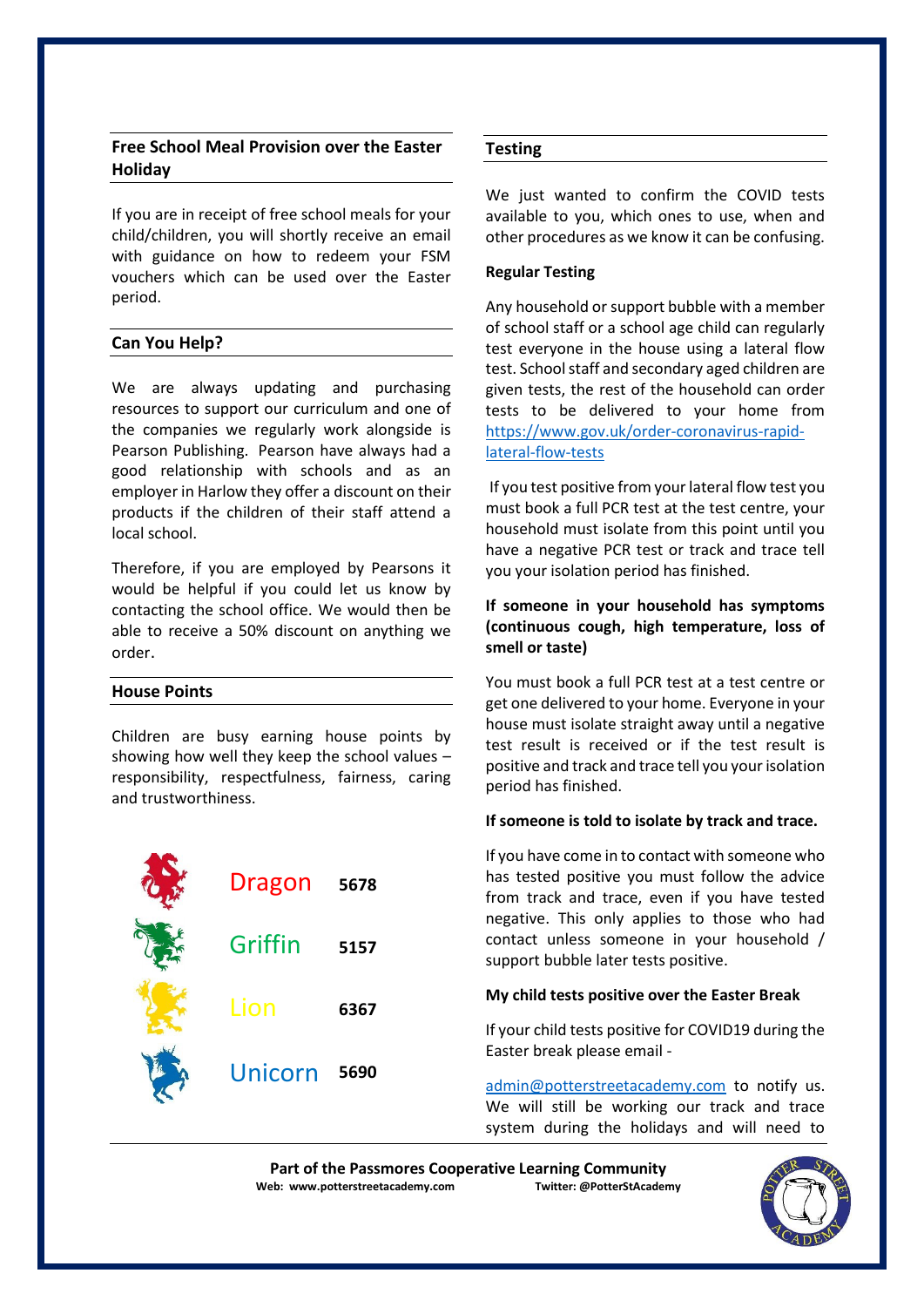contact anyone within your child's bubble to tell them to isolate.

# **23rd March – Minutes Silence**

On Tuesday 23rd March we marked the day that we went into the first lockdown. We took part in a minute's silence to remember the loved ones we have lost due to COVID 19. I was so proud of the children's respectful, thoughtful behaviour whilst observing this silence and the level of discussion and empathy it promoted.

#### **Easter Packs**

A home learning pack has been sent home today to help assist in supporting catch up. These need to be returned to school on Monday 12th April.

We are mindful of the need for family and down time, so we have ensured that this home learning is achievable.

#### **School Lunches**

After Easter we will not be allowing anything containing chocolate (including chocolate cake or anything containing chocolate chips) within the packed lunch boxes except for on Fridays. The school menu will also reflect this.

The new school menu, which starts when we return on 12<sup>th</sup> April, has been emailed to all parents and is also available on our website and APP.

**Nuts – we have several children in school who are very allergic to nuts, as this can be an airborne allergy we ask parents please not to pack nuts of any kind in their child's lunch.**

#### **Parents Consultation**

We would like to invite all parents/carers to join us for a parent consultation the week beginning 19<sup>th</sup> April. The teachers will conduct these via Teams and will contact you via Class Dojo on Monday  $12<sup>th</sup>$  April to arrange a convenient time.

#### **Wellbeing**

This month's mindfulness wellbeing calendar focuses on being active. Why not as a family take part in the Active April happiness calendar! [https://www.actionforhappiness.org/active](https://www.actionforhappiness.org/active-april)[april.](https://www.actionforhappiness.org/active-april)

A great way to keep active and support one of your 5 ways to wellbeing! For more information about the 5 ways to wellbeing please visit our wellbeing page on our school website. The children have been thinking about different ways we could take part in 5 ways to wellbeing, why not ask them about what their suggestions are!

Mind West Essex are running two new upcoming programs due to start after Easter with a choice of course days/times. These will be held over zoom. (To access these courses the parent/carer needs to have a child at any Harlow school)

Details are as follows:

### **1) Helping you to support your child's emotions**

4 weekly sessions held on Mondays 10:30- 12:00pm

| 12                                                | April | - | Session |   |  |  |
|---------------------------------------------------|-------|---|---------|---|--|--|
| 19                                                | April | - | Session | 2 |  |  |
| 26                                                | April | — | Session | 3 |  |  |
| 10                                                | May   | - | Session | 4 |  |  |
| This source is suitable for parents with shildren |       |   |         |   |  |  |

This course is suitable for parents with children aged 4-11 years old.

#### **2) Helping you to support your child's emotions**

4 weekly sessions held on Tuesdays 5:30-6:30pm

| 13                                                | April | -                        | Session |               |  |  |
|---------------------------------------------------|-------|--------------------------|---------|---------------|--|--|
| 20                                                | April |                          | Session | $\mathcal{L}$ |  |  |
| 27                                                | April | $\overline{\phantom{0}}$ | Session | 3             |  |  |
| 04                                                | May   | -                        | Session | 4             |  |  |
| This course is suitable for parents with children |       |                          |         |               |  |  |

aged 4-11 years old.

To benefit from the program you will need to be able to attend all 4 sessions. To book a place please email

Part of the Passmores Cooperative Learning Community<br>eb: www.potterstreetacademy.com **Twitter:** @PotterStAcademy **Web: www.potterstreetacademy.com**